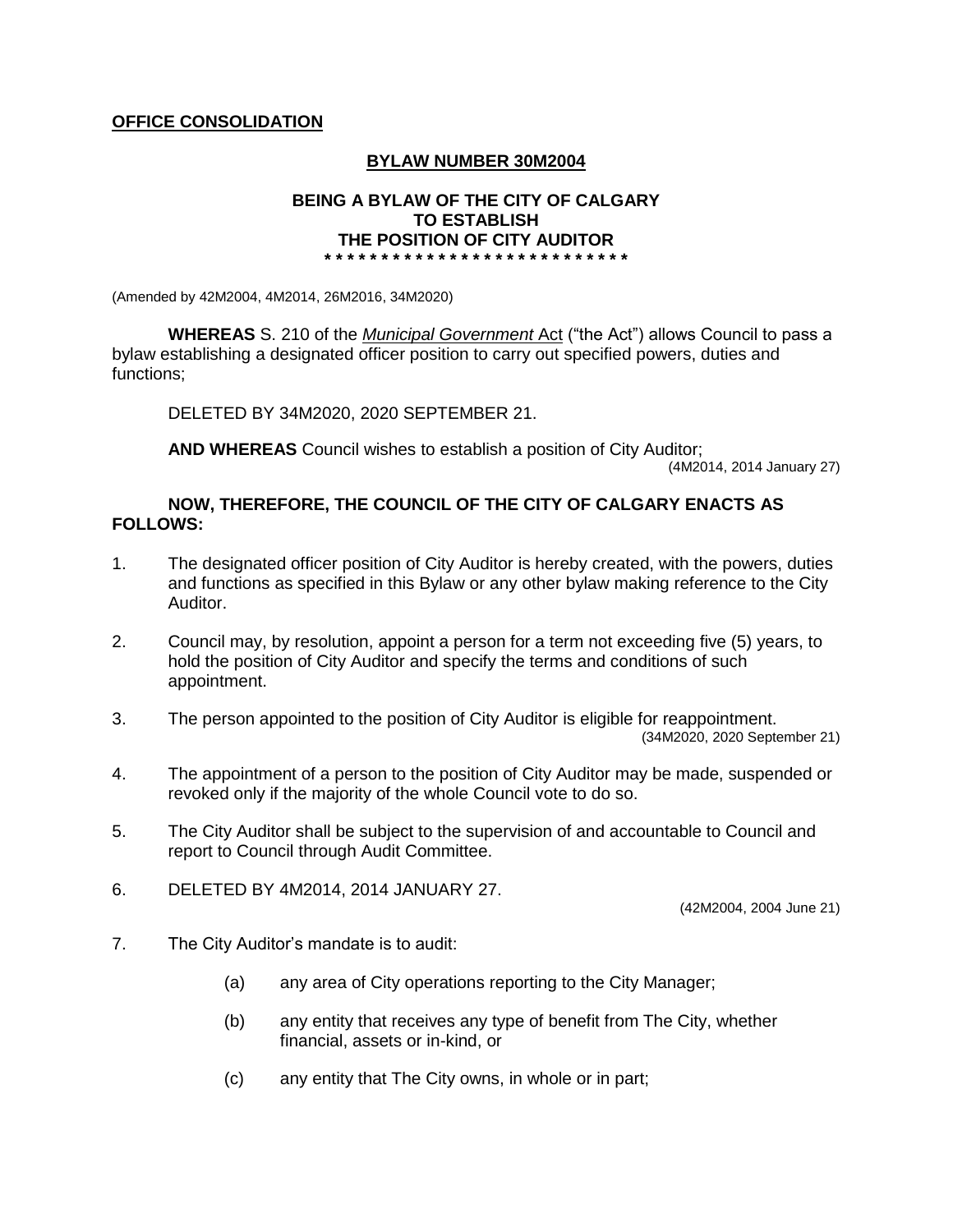where The City has the legal authority to conduct an audit.

7.1 The City Auditor shall be provided with unrestricted access to all municipal personnel, records, property, policies, procedures, processes, systems and data necessary to support the work conducted by the City Auditor in delivery of assurance, advisory and investigative services.

(34M2020, 2020 September 21)

7.2 The City Auditor shall report the outcome of all audits to the Audit Committee (including Administration's response and corrective actions to be taken in regard to specific recommendations).

(34M2020, 2020 September 21)

- 7.3 The responsibilities of the City Auditor are more fully set out in Schedule "A". (34M2020, 2020 September 21)
- 8. DELETED BY 4M2014, 2014 JANUARY 27.
- 9. The City Auditor shall have sole administrative authority and control over staff reporting to that position, including the establishment of management and salary structures and administrative policies. The hiring, evaluation, discipline and dismissal of staff is subject to any existing legislation, contracts or corporate employment guidelines.

(34M2020, 2020 September 21)

- 9.1 The City Auditor, through the City Manager, shall be provided enabling support services as required including:
	- (a) corporate security;
	- (b) facility management;
	- (c) financial support;
	- (d) human resource support;
	- (e) IT solutions and support;
	- (f) legal counsel and advisory;
	- (g) organizational health, safety and wellness;
	- (h) procurement and warehousing; and
	- (i) strategic marketing and communications.

(34M2020, 2020 September 21)

10. The City Auditor may retain consultants and make other expenditures as supported by the City Auditor's budget approved by Council.

(34M2020, 2020 September 21)

11. The City Auditor may further delegate powers, duties and functions to any person reporting directly or indirectly, to the City Auditor.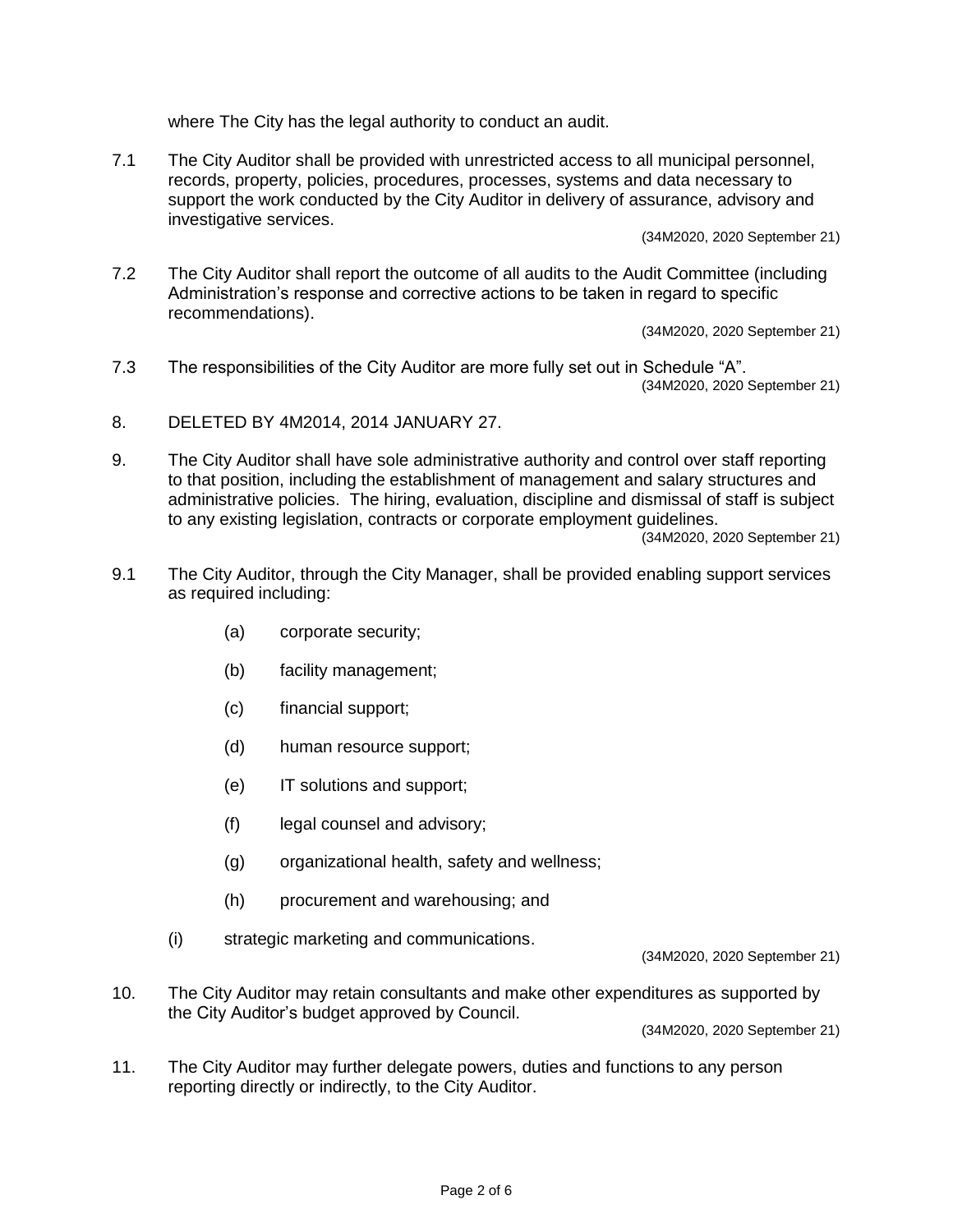11.1 The City Auditor will review this Bylaw 30M2004 every three years (or more frequently if required), in conjunction with the Audit Committee's review of the Audit Committee Bylaw, and present any proposed changes to the Audit Committee and Council for approval.

(34M2020, 2020 September 21)

12. This Bylaw comes into force on the day it is passed.

READ A FIRST TIME THIS 17<sup>th</sup> DAY OF MAY, 2004.

READ A SECOND TIME THIS 17th DAY OF MAY, 2004.

READ A THIRD TIME THIS 17<sup>th</sup> DAY OF MAY, 2004.

(Sgd.) D. Bronconnier **MAYOR** 

> (Sgd.) D. Garner CITY CLERK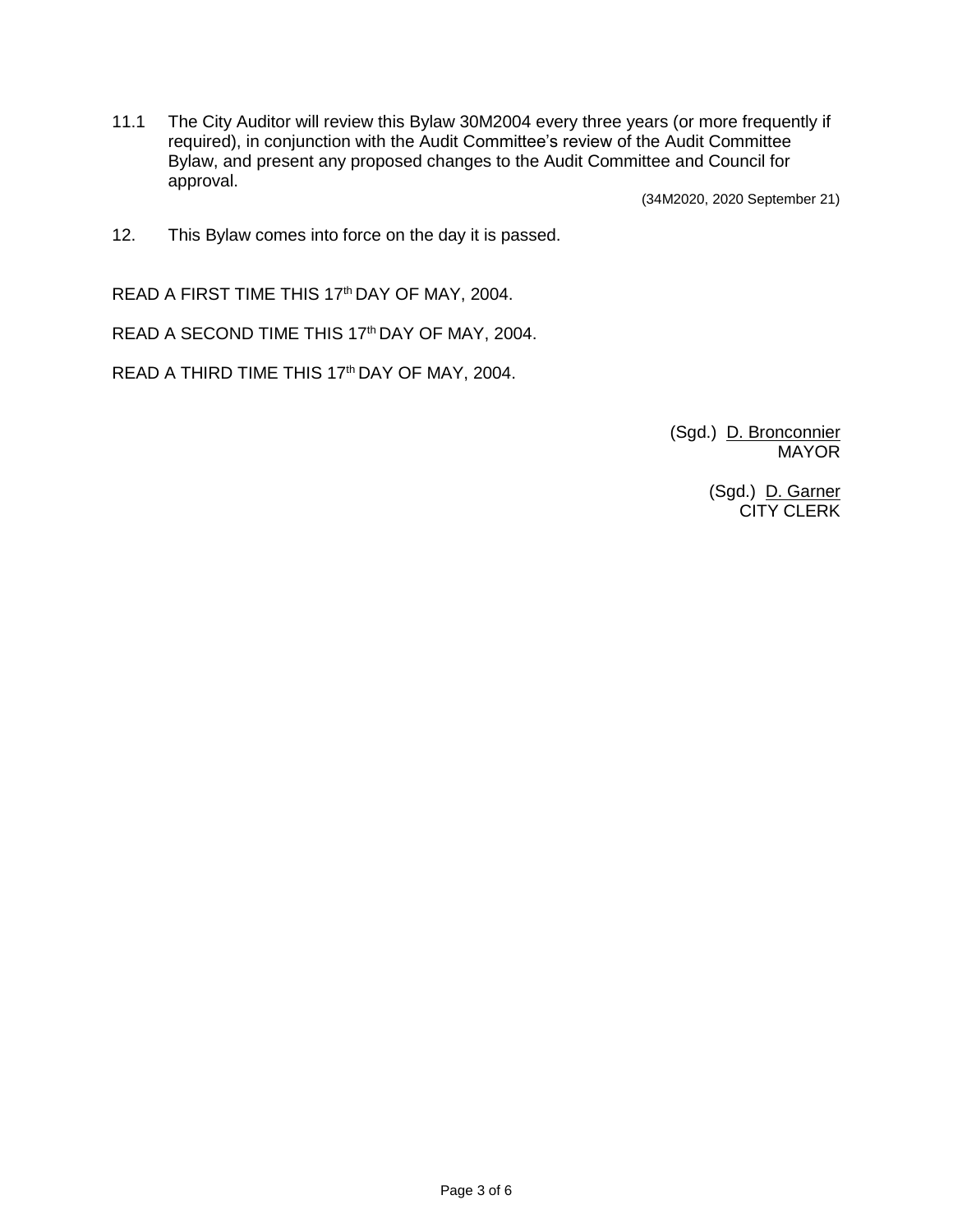# **SCHEDULE "A"**

# **CITY AUDITOR'S OFFICE STRUCTURES AND POLICIES**

The City Auditor will ensure management structures and administration policies are sufficient to support:

### **1. MANDATE**

The City Auditor will:

- (a) assist Council, through the Audit Committee, in its oversight of the City Manager's administration and accountability for stewardship over public funds and achievement of value for money in City operations; and
- (b) provide independent and objective assurance, advisory and investigative services to add value to The City of Calgary and enhance public trust.

### **2. PROFESSIONALISM AND INDEPENDENCE**

The City Auditor and any staff reporting to the City Auditor will:

- (a) conduct all audit and advisory services through adherence to The Institute of Internal Auditors' mandatory guidance including the Core Principles for the Professional Practice of Internal Auditing, the Definition of Internal Auditing, the Code of Ethics, and the International Standards for the Processional Practice of Internal Auditing (Standards);
- (b) conduct all investigative services through adherence to Association of Certified Fraud Examiner's Code of Professional Standards. These standards of professional conduct will be adhered to as they pertain to integrity and objectivity, professional compliance, due professional care, communication and confidentiality;
- (c) remain free from interference by any element in the organization in the conduct of assurance, advisory and investigative services to permit maintenance of a necessary independent and objective mental attitude;
- (d) have no direct operational responsibility or authority over any of the activities audited. Accordingly, they will not implement internal controls, develop procedures, install systems, prepare records, or engage in any other activity that may impair their judgement; and
- (e) exhibit the highest level of professional objectivity in gathering, evaluating, and communicating results. They will make a balanced assessment of all the relevant circumstances and not be unduly influenced by their own interests or by others in forming judgements.

### **3. ASSURANCE SERVICES**

The City Auditor will: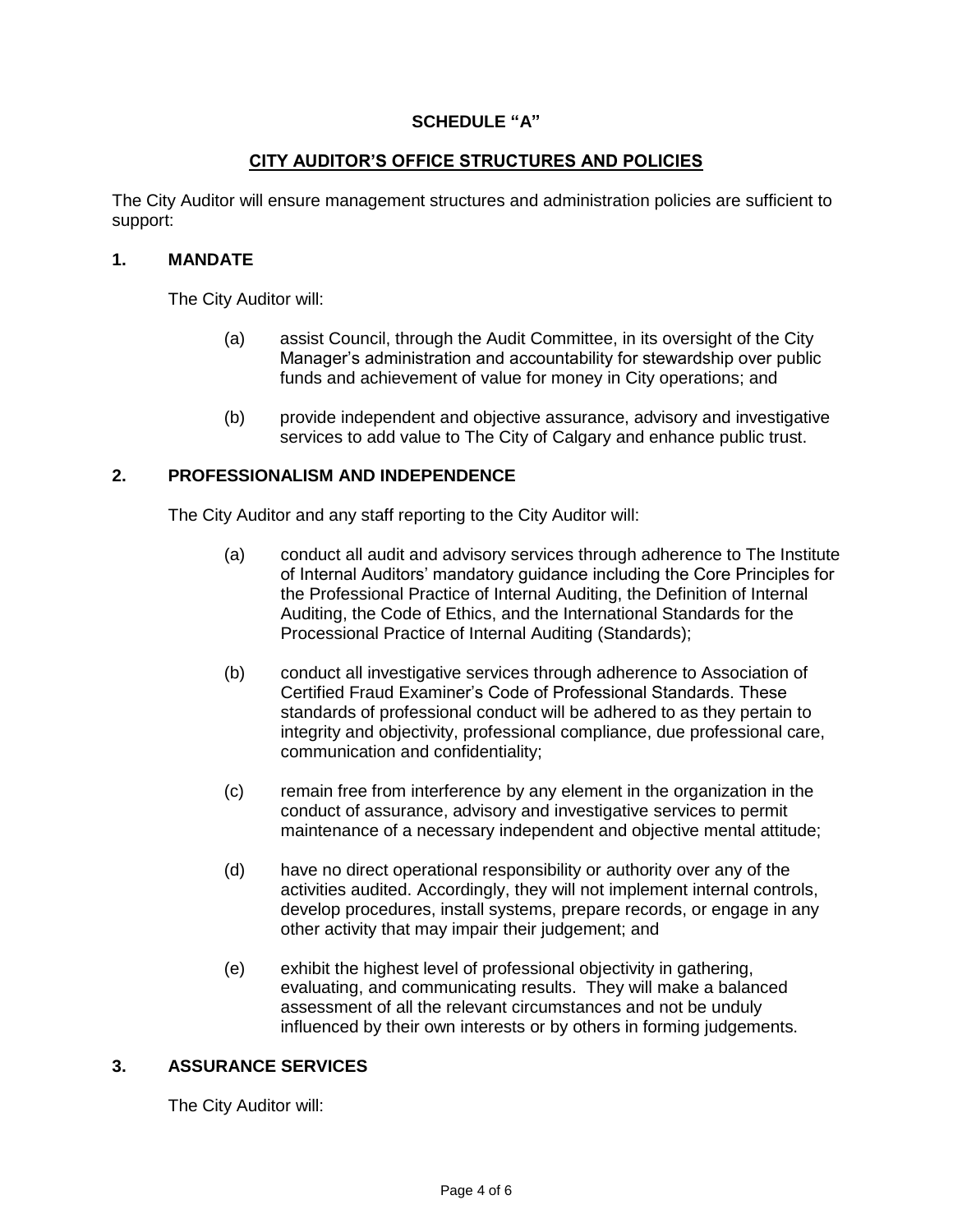- (a) utilize a risk-based approach, and communicate audit assurance activities to Audit Committee for approval through the development of an annual audit plan, which, without limiting the scope of the foregoing, includes:
	- (i) Compliance Audits

Review the systems established to ensure compliance with policies, plans, procedures, ethical and business norms, as well as laws, regulations, and contracts which can have a significant impact on operations and reports and determining whether the organization is in compliance.

(ii) IT Audits

Review and evaluation of automated information processing systems, related non-automated processes and the interfaces among them to ensure business risks are minimized appropriately.

(iii) Operational Audits

Utilizing a risk-based approach, review operations, services, processes and/or systems to determine whether they are effective and implemented as planned to achieve their objectives. This type of audit may include assessing the efficiency with which resources are utilized.

(iv) Follow-up Audits

Review the effectiveness of the corrective action implemented in response to previous audit recommendations to ensure the underlying risk was mitigated as intended to support achievement of the objective. This type of audit is generally limited in scope, however, may identify efficiency opportunities resulting from operational changes and/or redundant control structures.

(b) determine the appropriate methodologies, project scope, including utilization of data analytics to discharge the above, as well as considering the involvement and work performed by other assurance groups.

# **4. ADVISORY SERVICES**

The City Auditor will:

- (a) provide advisory services on an issue or project specific basis as requested by Administration which may include financial advisory, risk management, information technology systems security and control, data analytics and general management advisory services;
- (b) ensure requests received from Administration will be resourced based on